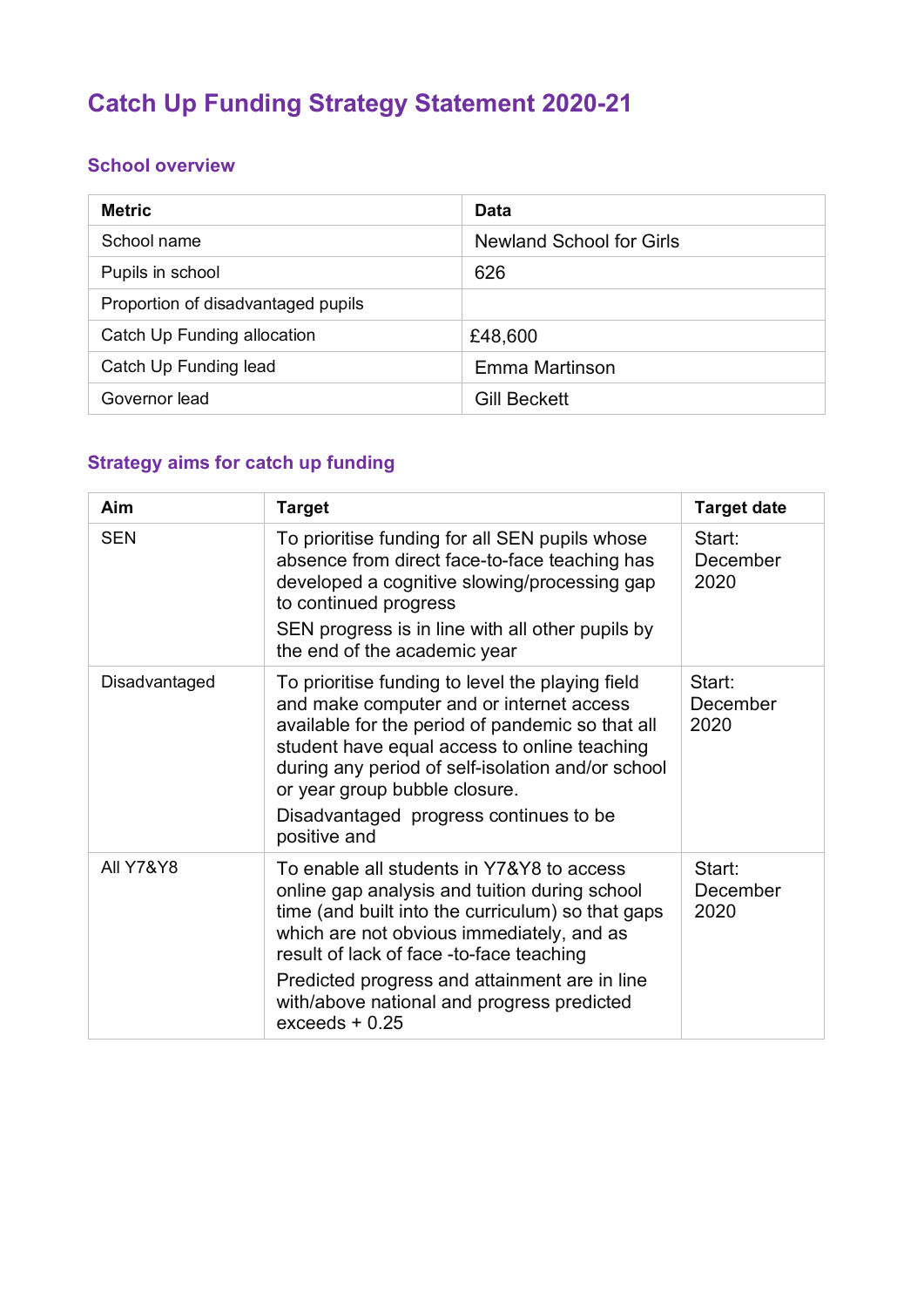## **Teaching priorities for current academic year**

| <b>Measure</b>                                                                                                           | <b>Activity</b>                                                                                 |
|--------------------------------------------------------------------------------------------------------------------------|-------------------------------------------------------------------------------------------------|
| To identify any essential key<br>knowledge and or skills gaps in<br>core subjects arising from the<br>closure of schools | <b>Curriculum Review by Directors and Progress</b><br>Leaders                                   |
|                                                                                                                          | Purchase of support packages to deliver wave 3<br>interventions for KS3 in English and Maths    |
| To support CPD opportunities<br>for new teachers in French and<br>Science                                                | Resources and activities to develop pedagogy and<br>subject pedagogy for the teaching of French |
| Barriers to learning these<br>priorities address                                                                         |                                                                                                 |
| Projected spending                                                                                                       | £6-8,000                                                                                        |

## **Targeted academic support for current academic year**

| <b>Measure</b>                                   | <b>Activity</b>                                                                                                                                      |
|--------------------------------------------------|------------------------------------------------------------------------------------------------------------------------------------------------------|
| One to one tuition                               | 15 hours tuition for 20 students                                                                                                                     |
| Small group tuition                              | 20 hours for 30 students                                                                                                                             |
| Barriers to learning these<br>priorities address | Targeted academic support, linked to structured<br>one-to-one or small group intervention, arising out of<br>gaps in key knowledge for core subjects |
| Projected spending                               | £9-12,000                                                                                                                                            |

#### **Wider strategies for current academic year**

| <b>Measure</b>                                   | <b>Activity</b>                                                                                                                           |
|--------------------------------------------------|-------------------------------------------------------------------------------------------------------------------------------------------|
| Levelling the playing field                      | Purchase of laptops and internet dongles so all<br>student have an equal and fair access to learning                                      |
| Barriers to learning these<br>priorities address | Lack of internet access to enable access google<br>classroom and the full range of teaching and<br>learning resources available to pupils |
| Projected spending                               | £12 765.00                                                                                                                                |

# **Monitoring and implementation**

| Area     | <b>Challenge</b>                                                                                                  | <b>Mitigating action</b>                                                                                       |
|----------|-------------------------------------------------------------------------------------------------------------------|----------------------------------------------------------------------------------------------------------------|
| Teaching | Time to support the in-class<br>teaching required for NQT and<br>RQTs should we return to a<br>period of lockdown | Support provided by T&L team<br>in their remote lessons and<br>Directors to review their google<br>classrooms. |